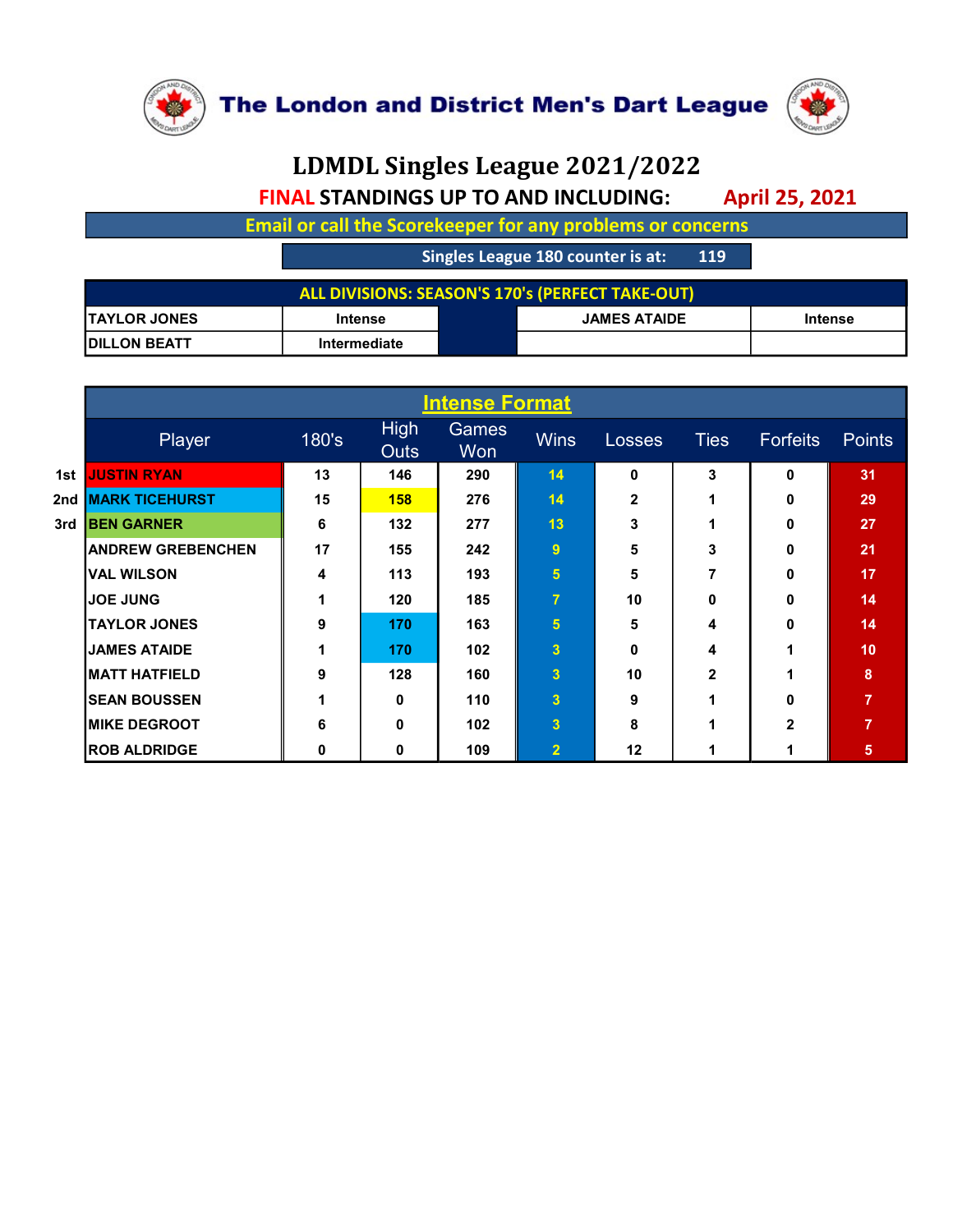

## LDMDL Singles League 2021/2022 FINAL STANDINGS UP TO AND INCLUDING: April 25, 2021

|                                                                                                                                    | LDMDL Singles League 2021/2022           |                            |              |                      |              |              |             |                 |  |  |  |  |
|------------------------------------------------------------------------------------------------------------------------------------|------------------------------------------|----------------------------|--------------|----------------------|--------------|--------------|-------------|-----------------|--|--|--|--|
| <b>FINAL STANDINGS UP TO AND INCLUDING:</b><br><b>April 25, 2021</b><br>Email or call the Scorekeeper for any problems or concerns |                                          |                            |              |                      |              |              |             |                 |  |  |  |  |
|                                                                                                                                    |                                          |                            |              |                      |              |              |             |                 |  |  |  |  |
|                                                                                                                                    | Singles League 180 counter is at:<br>119 |                            |              |                      |              |              |             |                 |  |  |  |  |
|                                                                                                                                    | <b>Intermediate Format</b>               |                            |              |                      |              |              |             |                 |  |  |  |  |
| Player                                                                                                                             | 180's                                    | <b>High</b><br><b>Outs</b> | Games<br>Won | <b>Wins</b>          | Losses       | <b>Ties</b>  | Forfeits    | <b>Points</b>   |  |  |  |  |
| 1st JEFF SMITH                                                                                                                     | 3                                        | 130                        | 232          | 17                   | 0            | 1            | $\mathbf 0$ | 35              |  |  |  |  |
| 2nd GRAHAM YOUNG                                                                                                                   | $\mathbf 0$                              | 152                        | 208          | 14                   | $\mathbf 1$  | 3            | $\mathbf 0$ | 31              |  |  |  |  |
| 3rd JOHN WATSON                                                                                                                    | 6                                        | 114                        | 226          | 14                   | 3            | 1            | $\mathbf 0$ | 29              |  |  |  |  |
| <b>NATHAN TUGNETTE</b>                                                                                                             | $\mathbf 1$                              | <b>157</b>                 | 213          | 14                   | 4            | 0            | 0           | 28              |  |  |  |  |
| <b>DANIEL COLLINS</b>                                                                                                              | $\mathbf 1$                              | 114                        | 189          | 12                   | 4            | $\mathbf{2}$ | $\mathbf 0$ | 26              |  |  |  |  |
| <b>TIM MATTHEWS</b>                                                                                                                | $\mathbf{2}$                             | 84                         | 189          | 12                   | 5            | 1            | 0           | 25              |  |  |  |  |
| <b>ROB McCRAE</b>                                                                                                                  | $\mathbf 1$                              | 152                        | 190          | 12                   | 6            | 0            | 0           | 24              |  |  |  |  |
| <b>GERRY LEON</b>                                                                                                                  | 4                                        | 106                        | 178          | 11                   | 5            | $\mathbf{2}$ | $\mathbf 0$ | 24              |  |  |  |  |
| <b>TREVOR HAUK</b>                                                                                                                 | $\mathbf 1$                              | 108                        | 164          | 11                   | 5            | 1            | 0           | 23              |  |  |  |  |
| <b>KIRIN BASKEY</b>                                                                                                                | $\mathbf{2}$                             | 150                        | 163          | 9                    | 4            | 1            | 3           | 19              |  |  |  |  |
| <b>ROBIN TRAVERS-SMITH</b>                                                                                                         | $\mathbf{2}$                             | 0                          | 141          | $9^{\circ}$          | 4            | 1            | 0           | 19              |  |  |  |  |
| <b>DON HOPSON</b>                                                                                                                  | 0                                        | 123                        | 163          | 8 <sup>°</sup>       | 9            | $\mathbf 1$  | 0           | 17 <sub>2</sub> |  |  |  |  |
| <b>RON KELLY</b>                                                                                                                   | $\mathbf 2$                              | 0                          | 149          | 8                    | 8            | 1            | 0           | 17              |  |  |  |  |
| <b>DAVE DESCHAMP</b>                                                                                                               | $\mathbf 1$                              | 0                          | 135          | $\overline{7}$       | 4            | 3            | 4           | 17              |  |  |  |  |
| <b>ALLAN SMITH</b>                                                                                                                 | $\mathbf 1$                              | 104                        | 136          | 5 <sup>1</sup>       | 11           | $\mathbf{2}$ | 0           | 12              |  |  |  |  |
| <b>DAVE DEGROOT</b>                                                                                                                | 0                                        | 127                        | 136          | 5 <sup>1</sup>       | 12           | 1            | 0           | 11 <sub>1</sub> |  |  |  |  |
| <b>AL COLE</b>                                                                                                                     | 0                                        | $\mathbf 0$                | 119          | 5 <sup>1</sup>       | 13           | 0            | 0           | 10              |  |  |  |  |
| <b>DILLON BEATT</b>                                                                                                                | 0                                        | 170                        | 110          | 4                    | 8            | $\mathbf{2}$ | 3           | 10              |  |  |  |  |
| <b>JAMIE McMURRAY</b>                                                                                                              | $\mathbf 1$                              | 120                        | 69           | 4                    | $\mathbf{2}$ | 1            | 0           | $9^{\circ}$     |  |  |  |  |
| <b>JOHN CHEVALIER</b>                                                                                                              | 0                                        | 157                        | 111          | 3 <sup>°</sup>       | 14           | 1            | 0           | $\overline{7}$  |  |  |  |  |
| <b>RICHARD ANDREWS</b>                                                                                                             | $\mathbf 1$                              | 95                         | 93           | 3 <sup>1</sup>       | 14           | 0            | 0           | 6               |  |  |  |  |
| <b>JOHN YANCHUS</b>                                                                                                                | $\mathbf 1$                              | 115                        | 109          | 2 <sub>1</sub>       | 16           | 0            | 0           | 4               |  |  |  |  |
| <b>CHARLIE VANDENAKKER</b>                                                                                                         | 0                                        | 43                         | 45           | $\blacktriangleleft$ | 5            | 1            | $\mathbf 1$ | $\mathbf{3}$    |  |  |  |  |
| <b>ANDREW FERGUSON</b>                                                                                                             | $\mathbf 0$                              | 93                         | 54           | $\bullet$            | 17           | $\mathbf 0$  | $\mathbf 0$ | $\mathbf{0}$    |  |  |  |  |